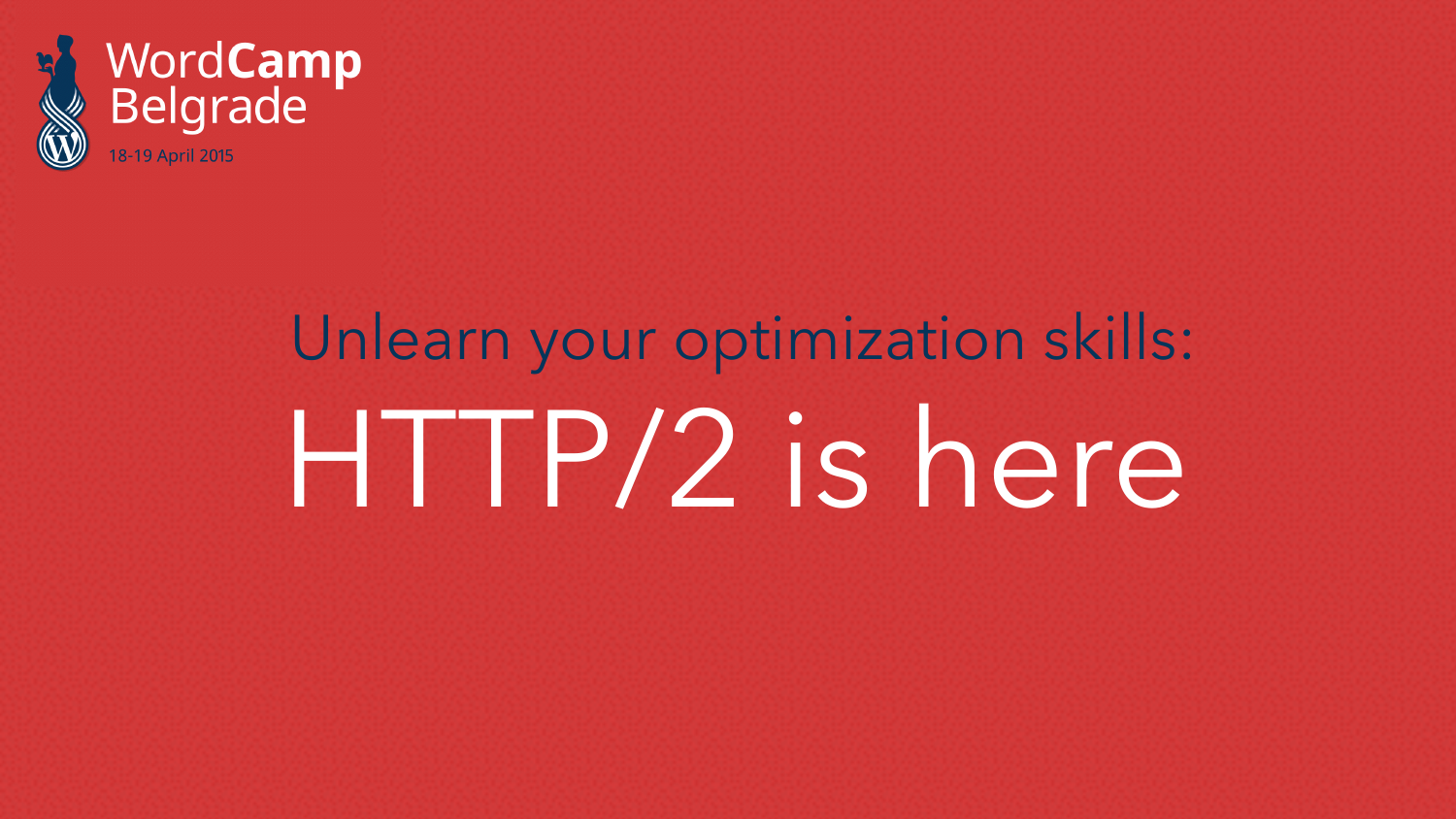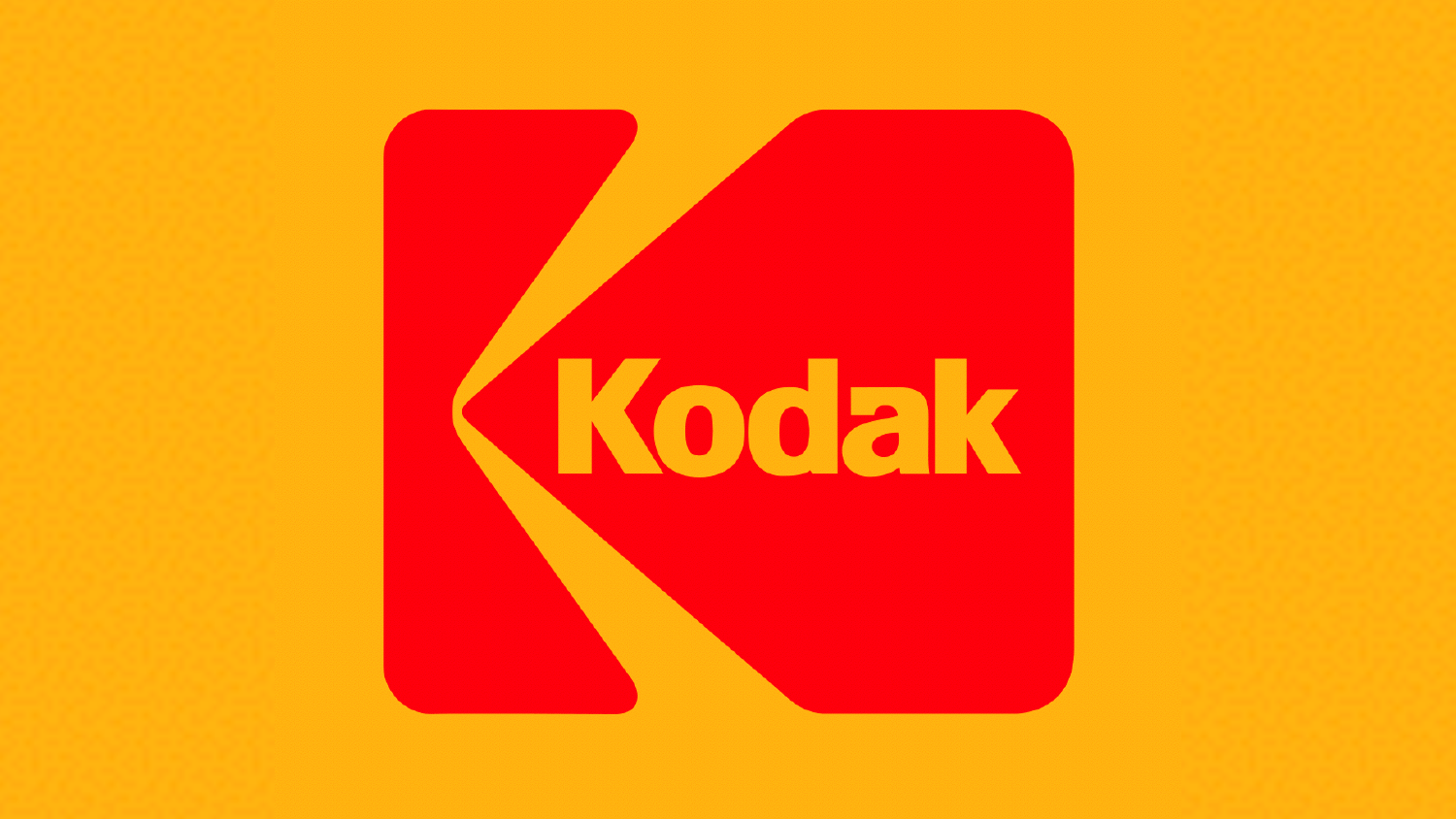#### HTTP/2 doesn't change everything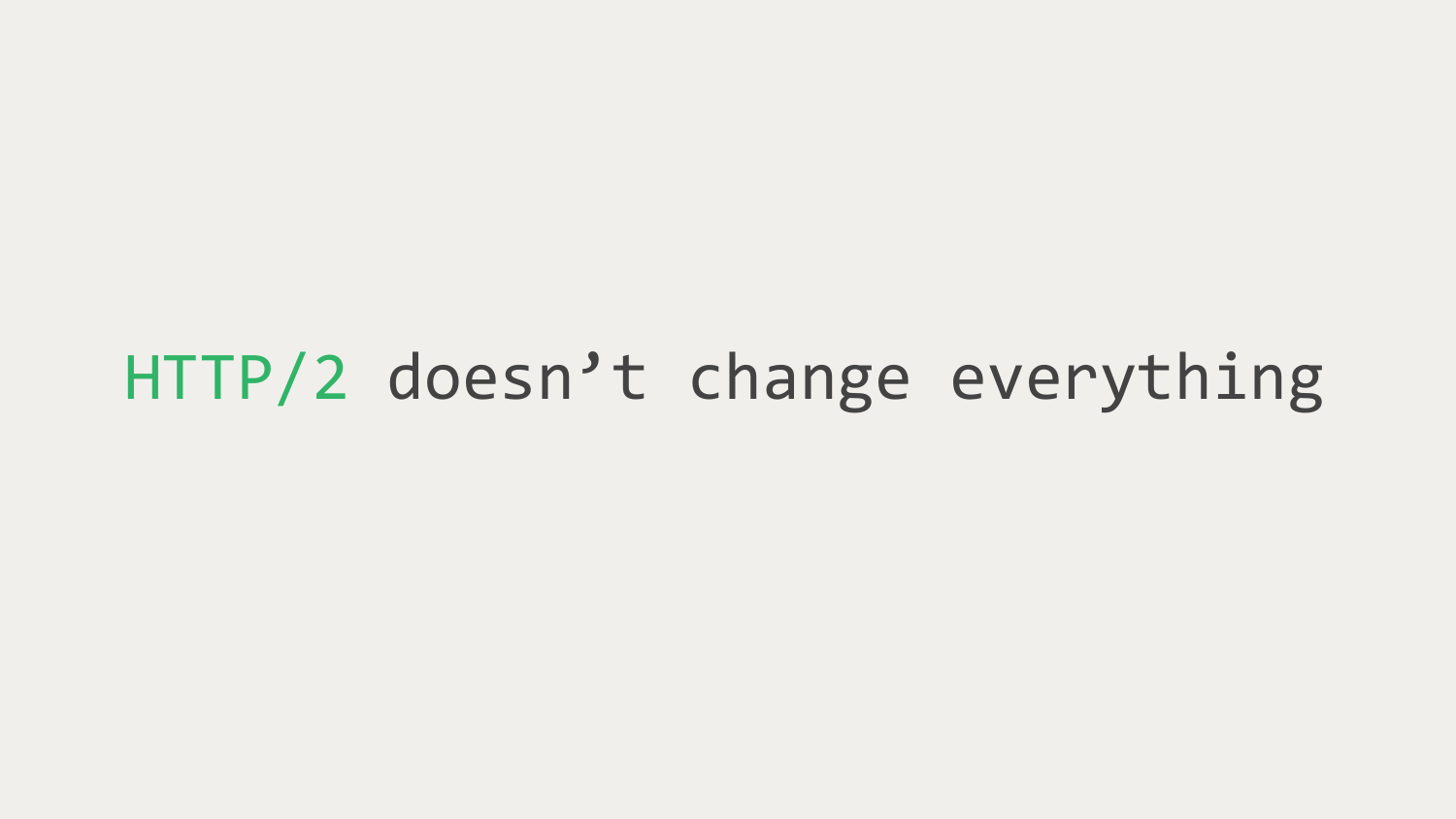HTTP/2 is just a little different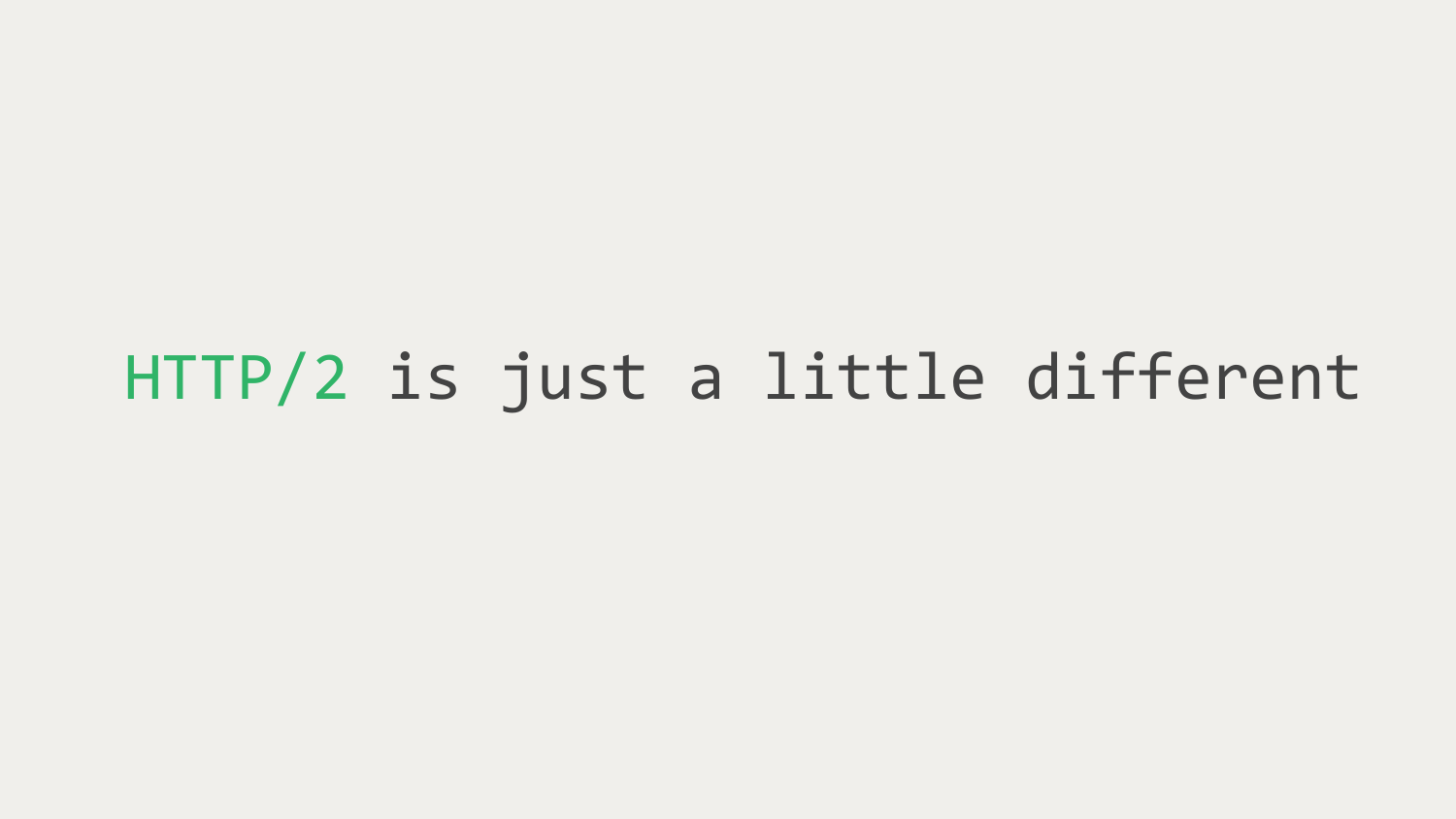## 1991: HTTP V0.9 1996: HTTP V1.0 199\*: HTTP/1.1 2015: HTTP/2 2012: SPDY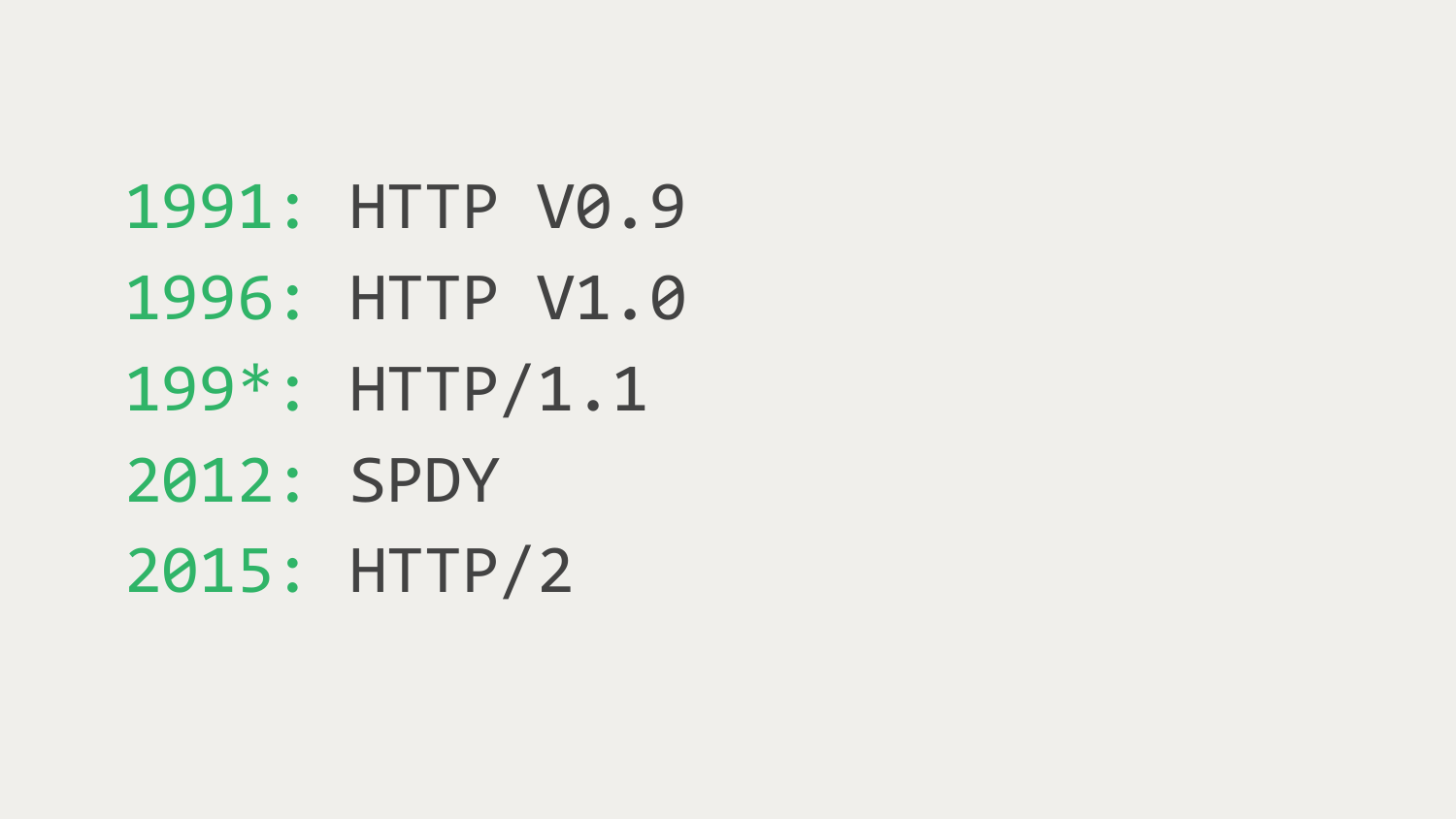The HTTP Restaurant Browser is you Server is the kitchen Connection is the waiter Assets are the food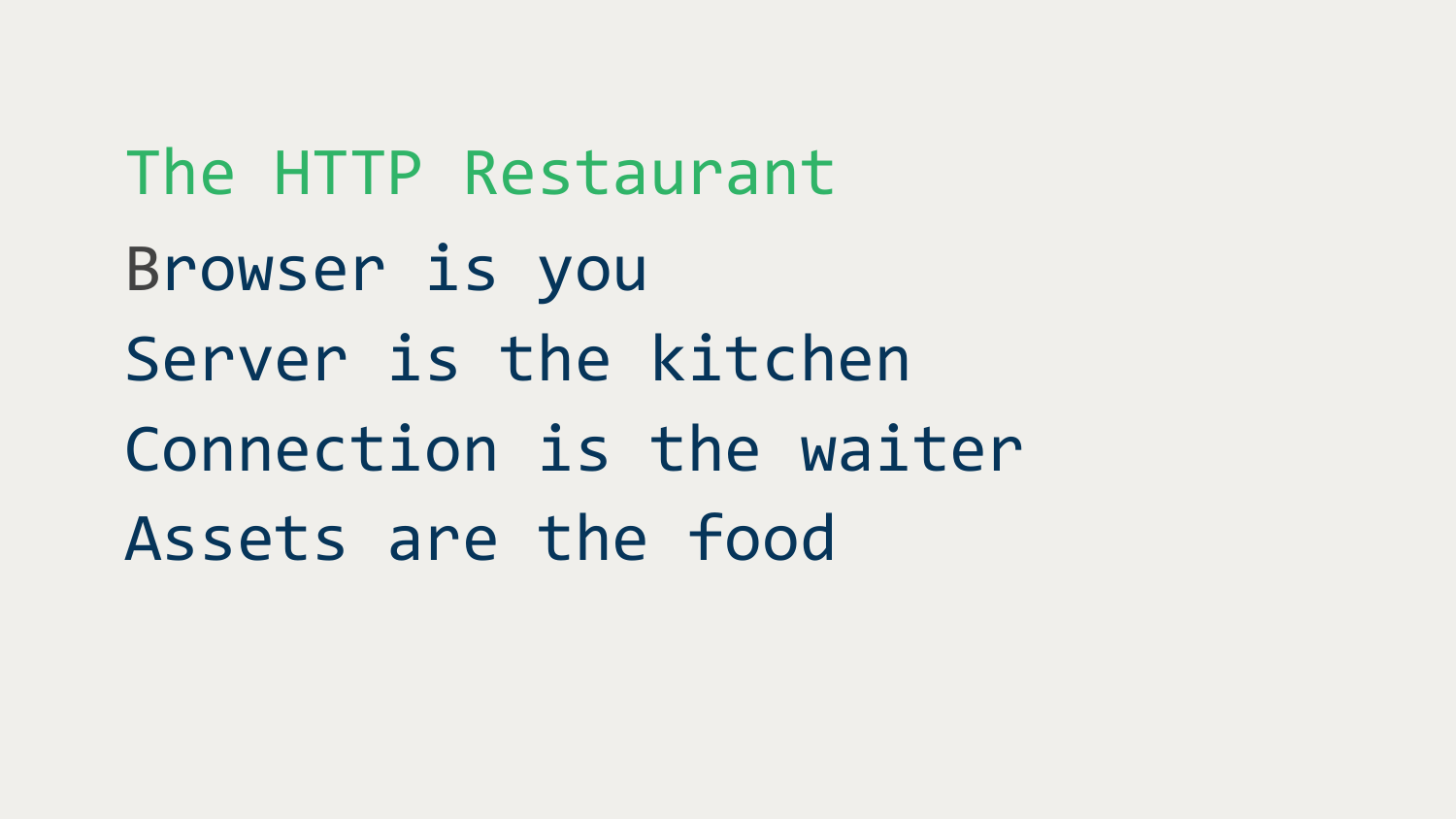#### The Restaurant: HTTP 1.0 A sandwich

- 
- 1. Call for the waiter
- 2. Order bread
- 3. Waiter brings bread and leaves
- 4. Call for the waiter
- 5. Order cheese
- 6. Waiter brings cheese and leaves
- 7. Call for the waiter
- 8. Order ham
- 9. […]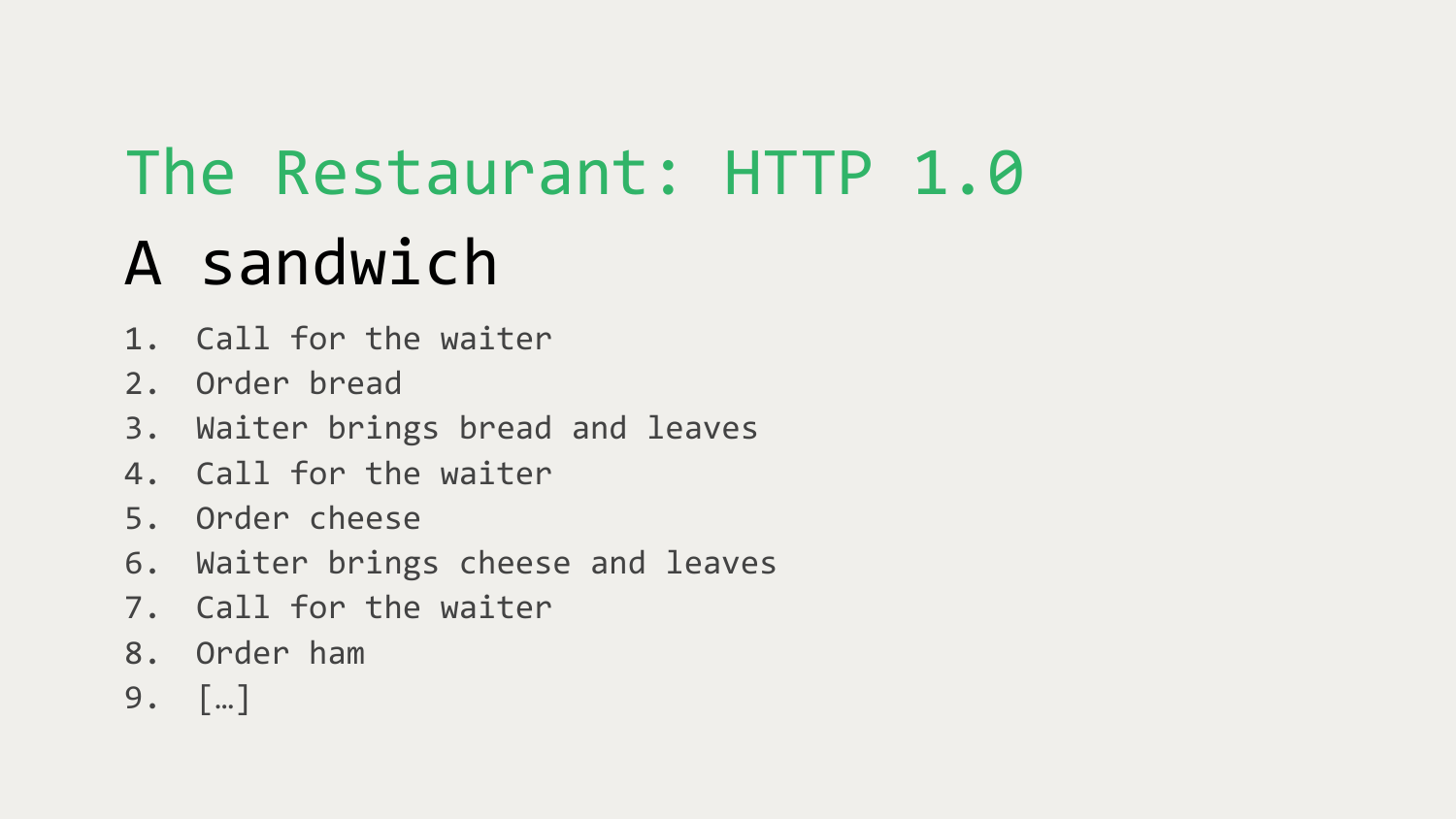## The Restaurant: HTTP/1.1 A sandwich

- 1. Call for 2–6 waiters
- 2. Order 1 item from each waiter
- 3. When a waiter brings an item, he'll stay at your table waiting for you to order more items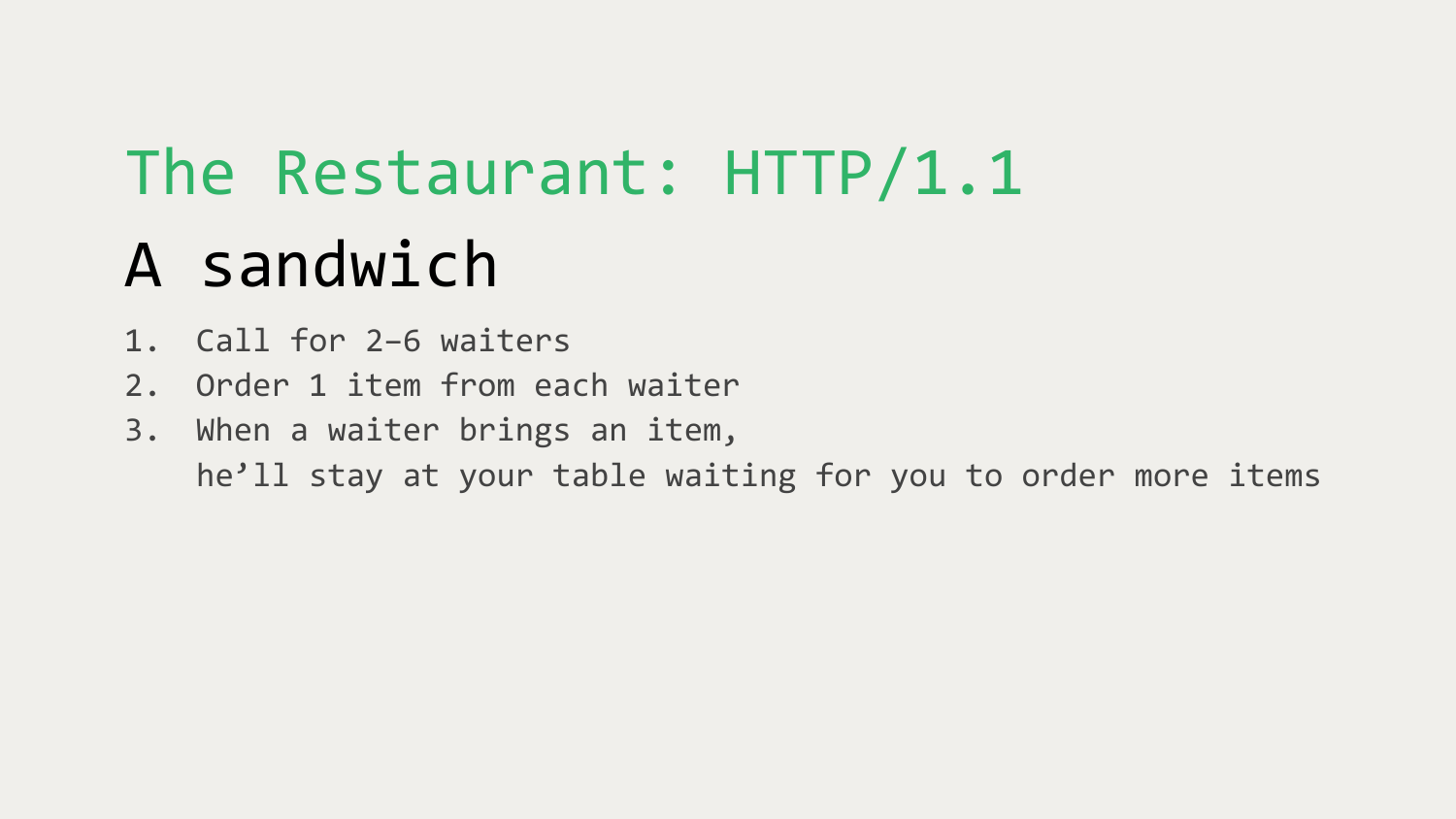## The Restaurant: HTTP/2 A sandwich

- 1. Call for a waiter
- 2. Order a sandwich
- 3. Get the sandwich and a coffee, with recommendations for other things you might like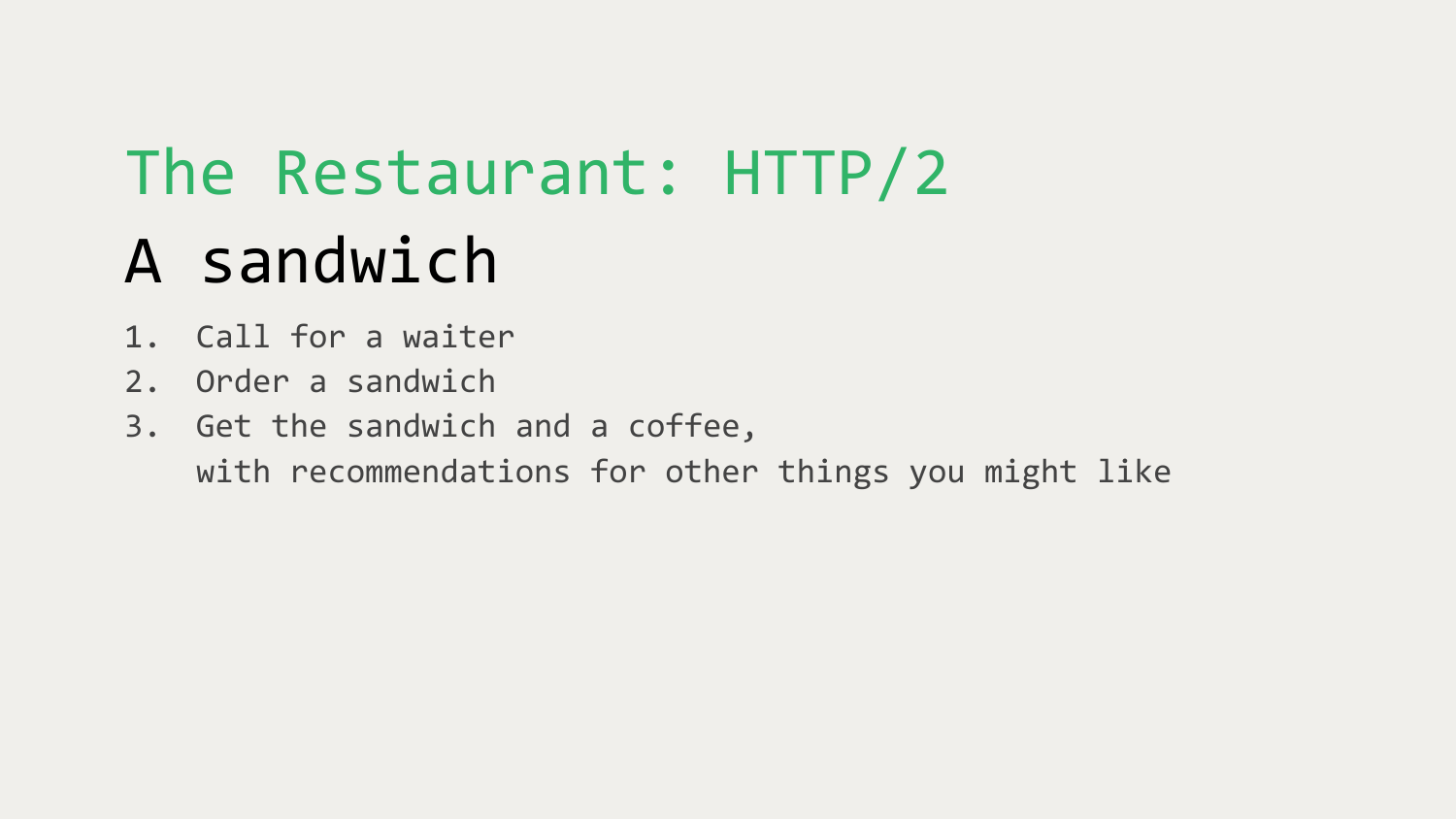### Setting up a connection

- 1.TCP handshake
- 2.TLS handshake
- 3.TCP slow start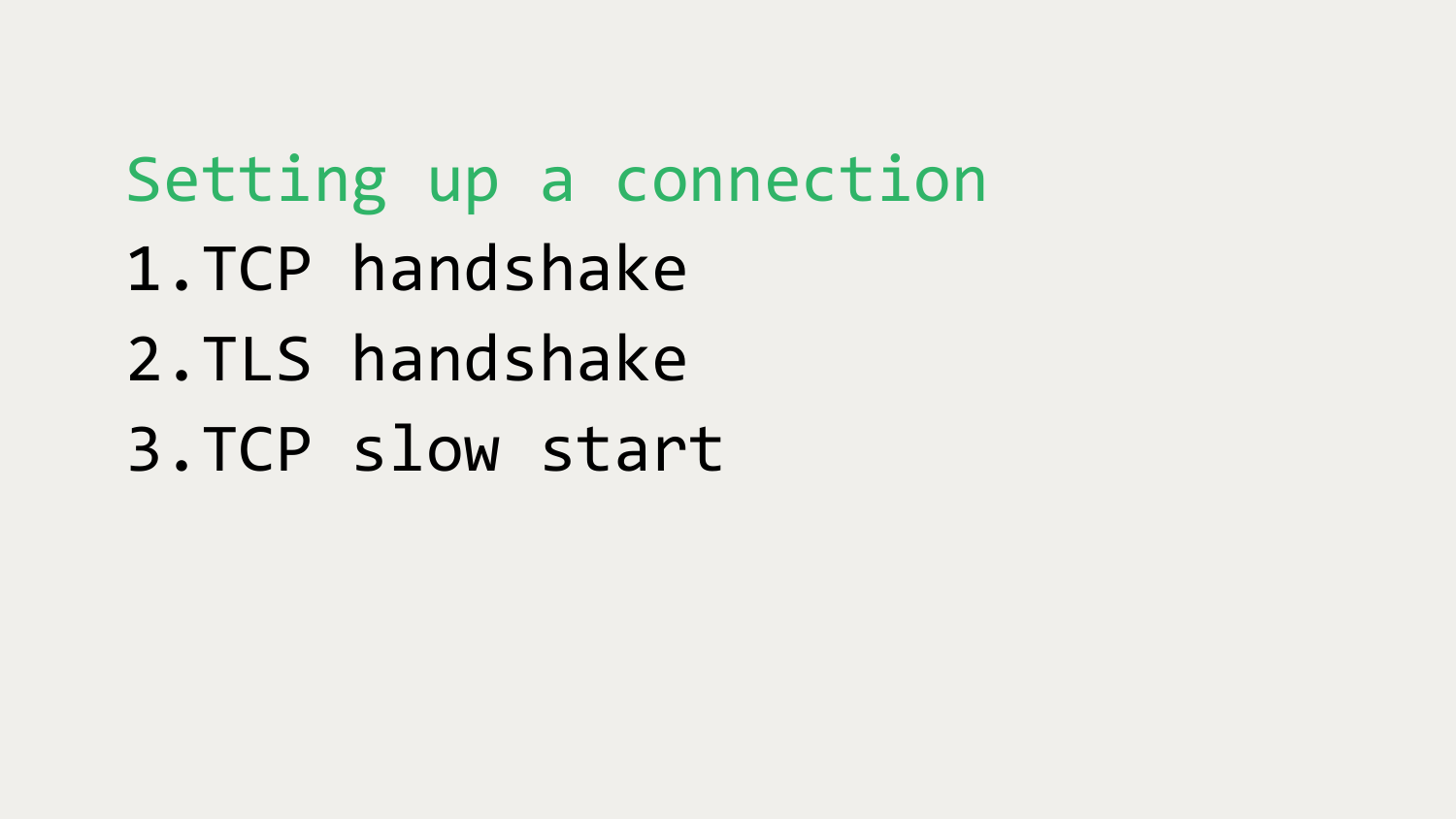HTTP/2 basics: Encrypt everything (HTTPS)

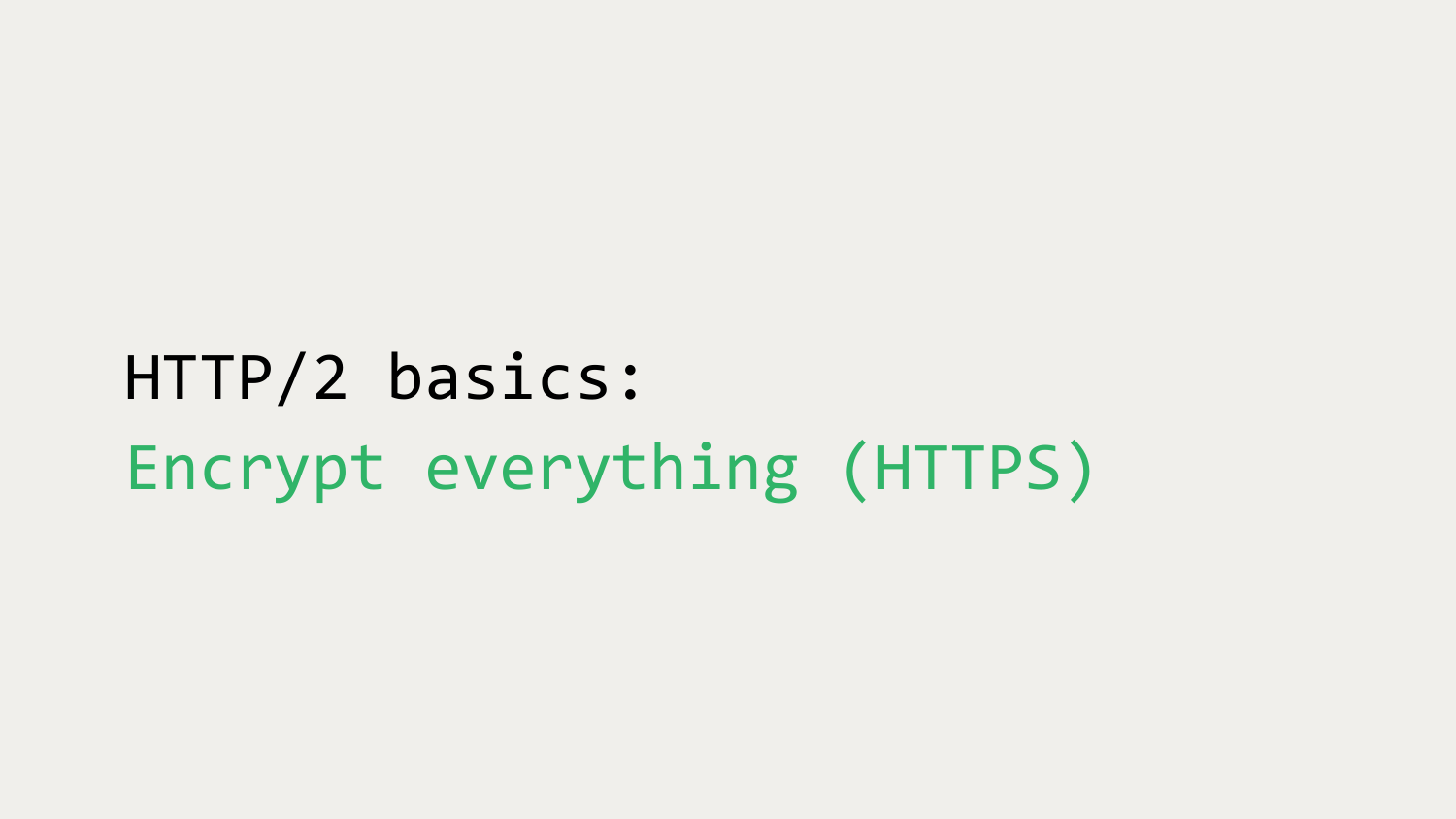### HTTP/2 basics: Header compression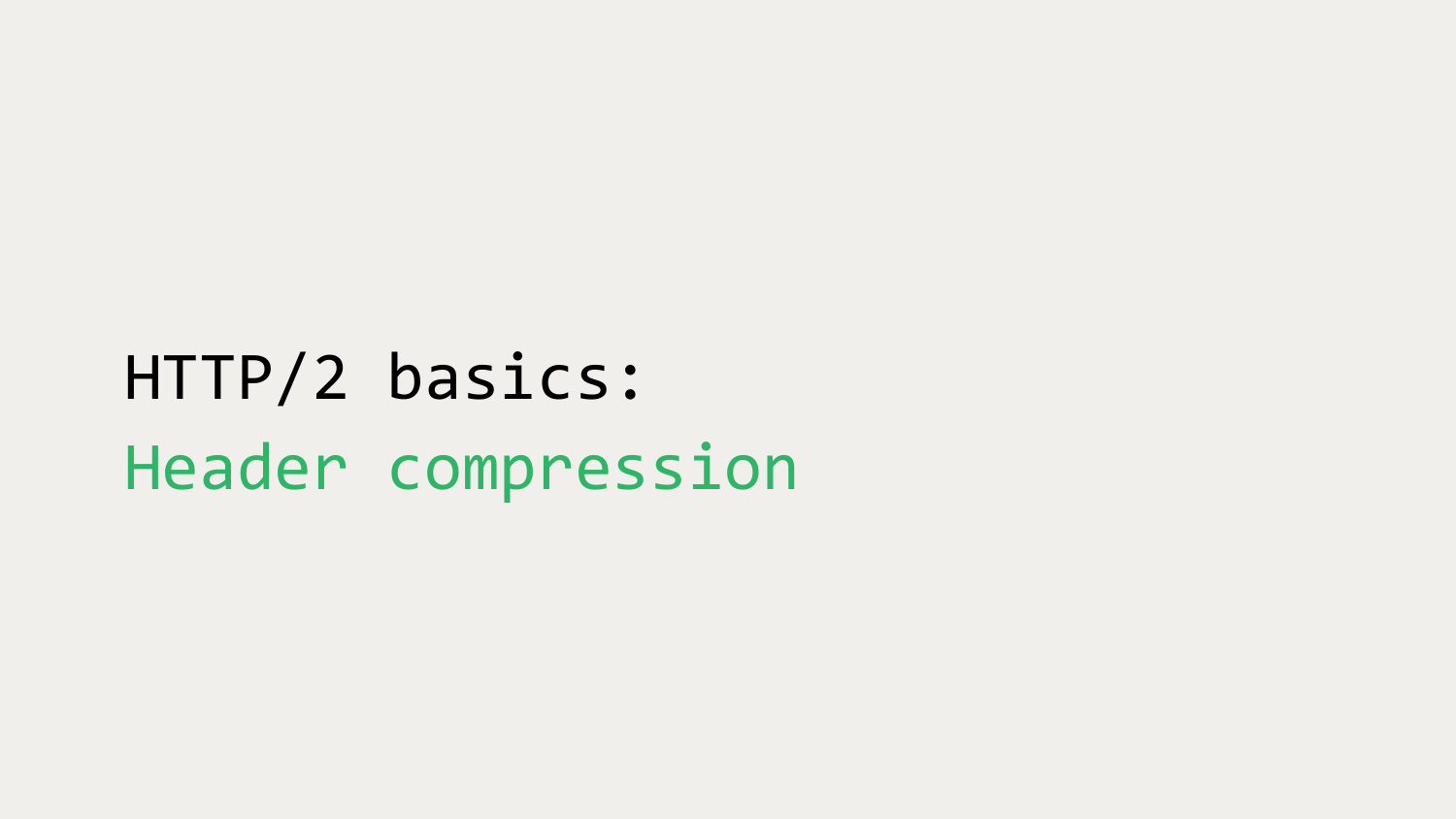HTTP/2 basics: 1 connection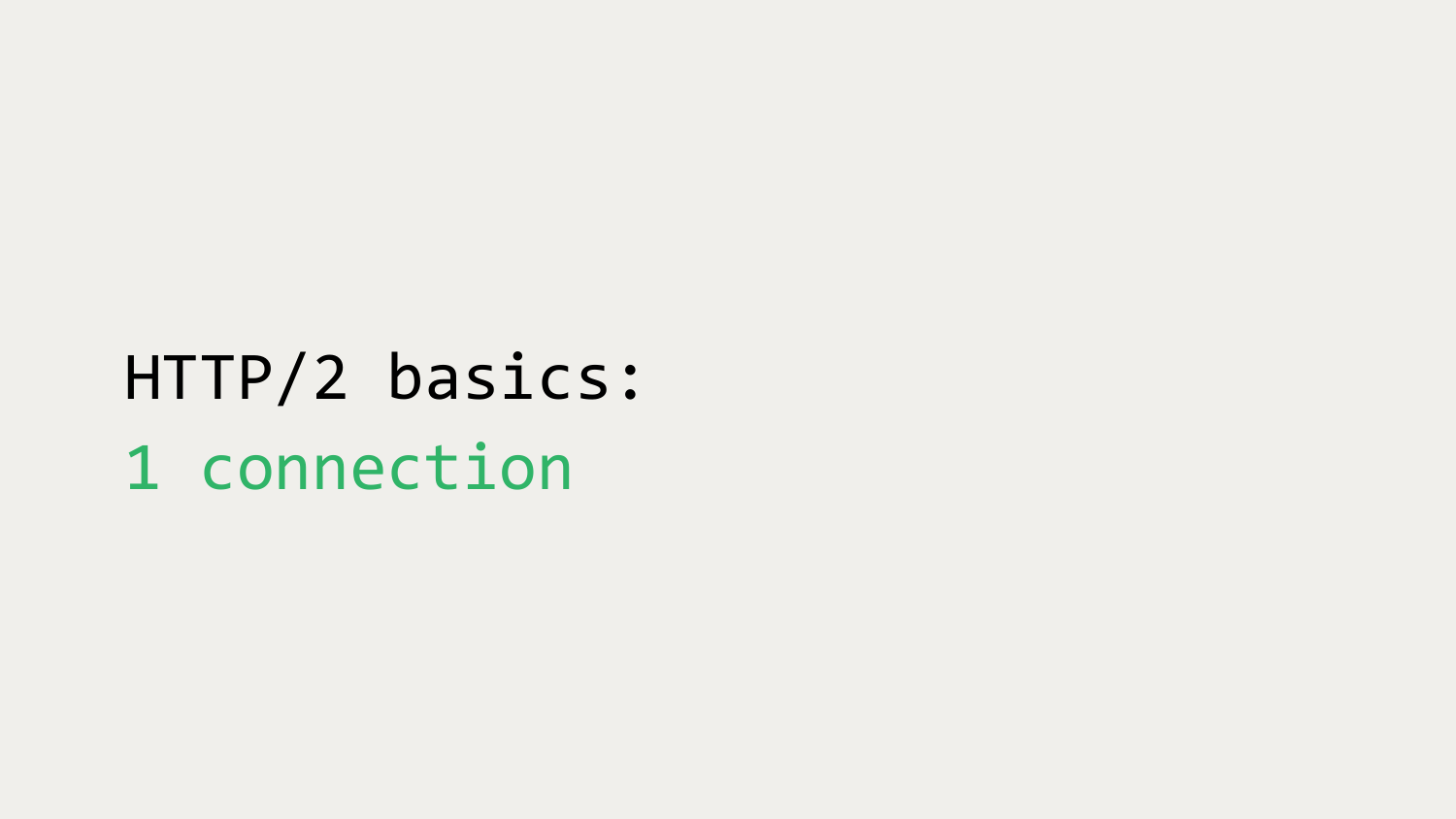HTTP/2 basics: Multiplexing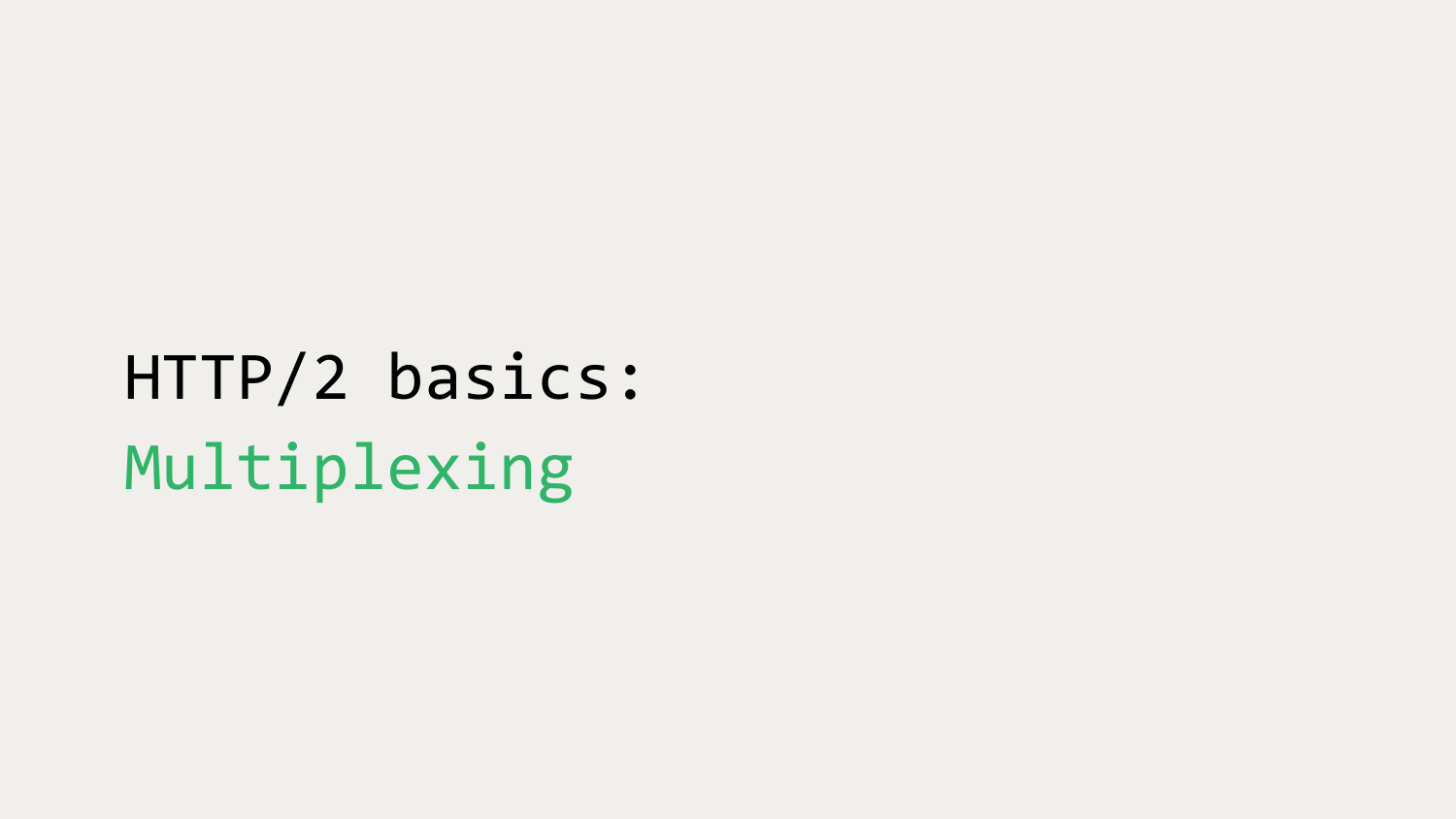HTTP/2 basics: Server Hints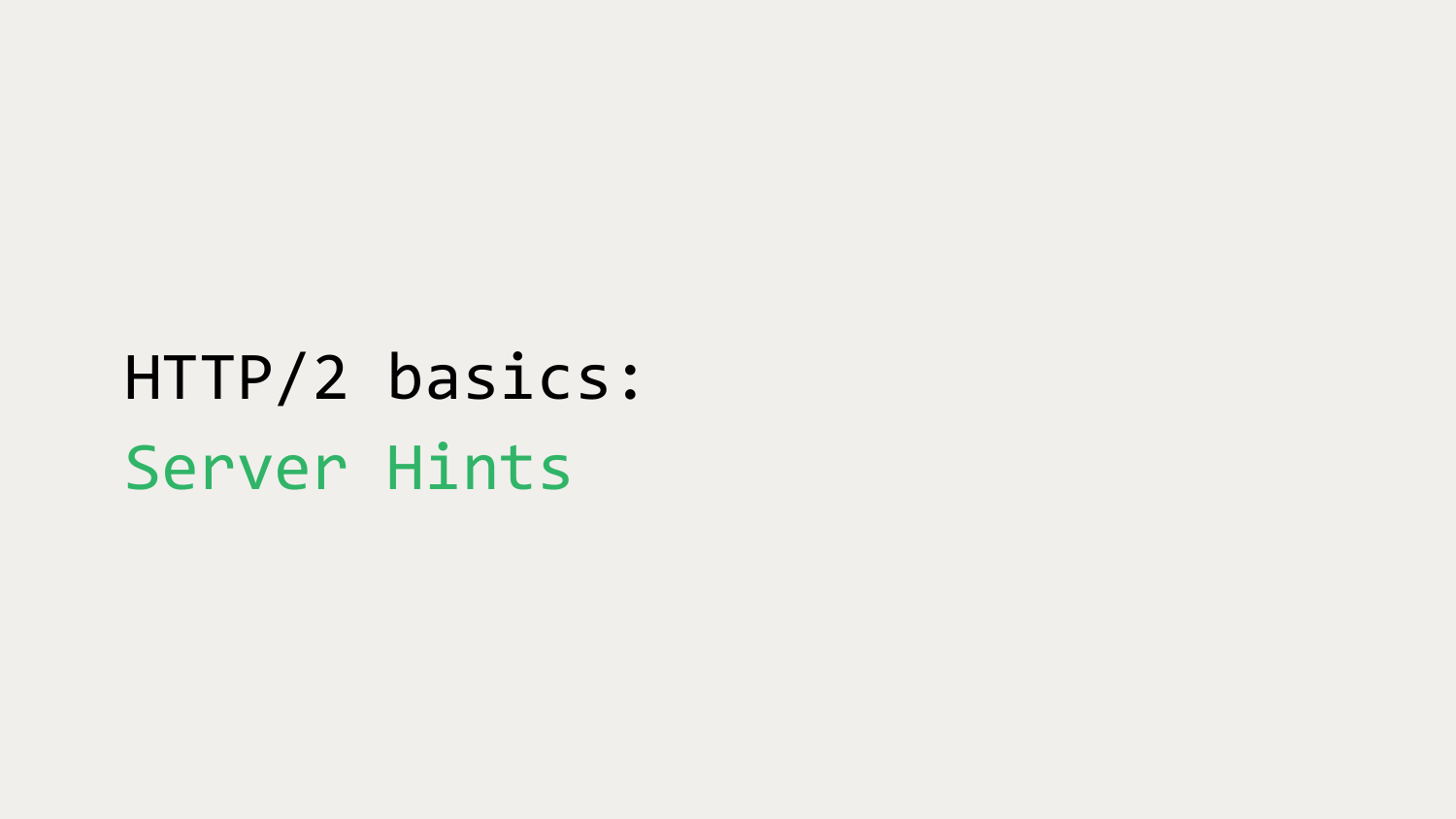HTTP/2 basics: Server Push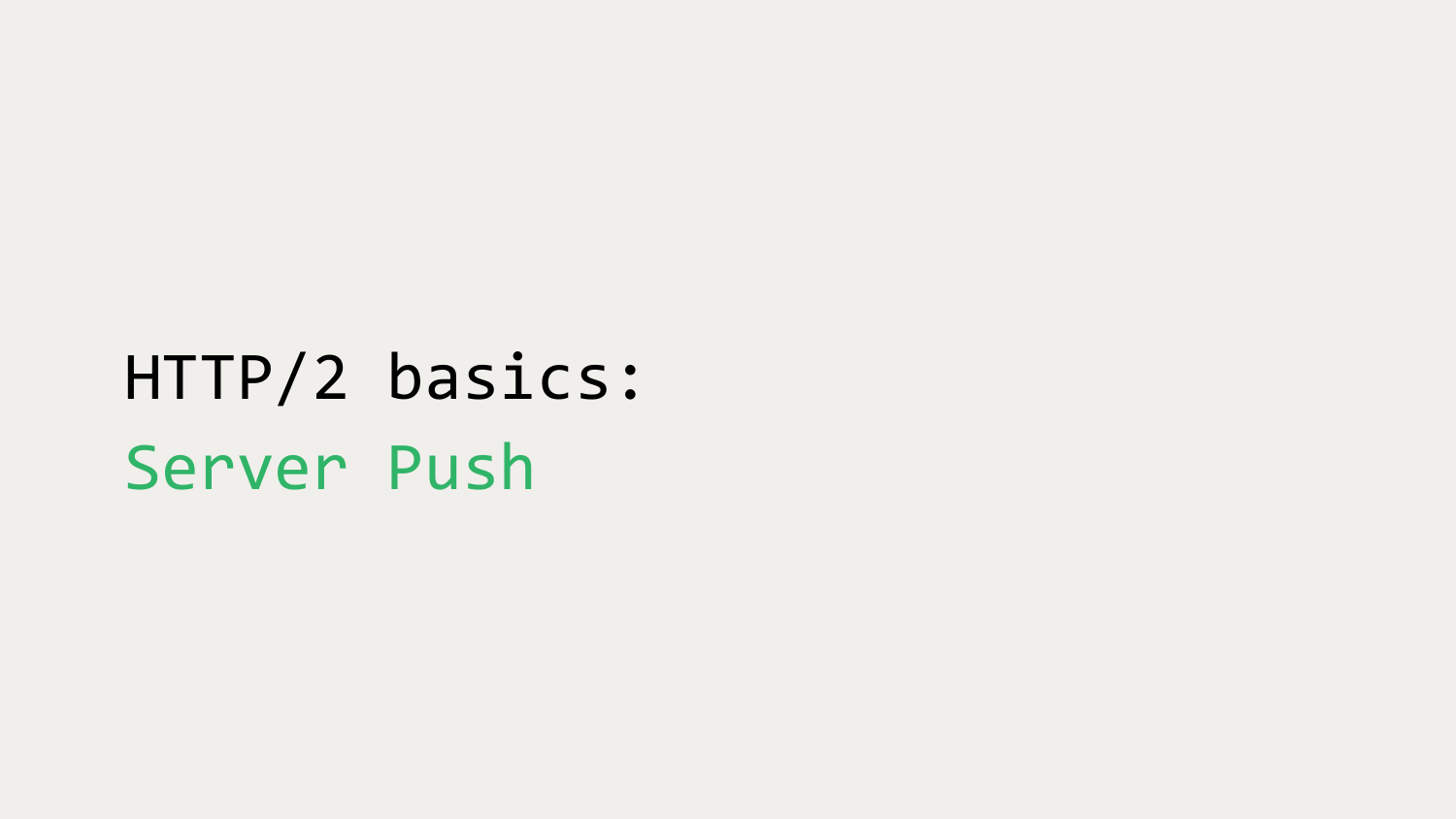Optimizing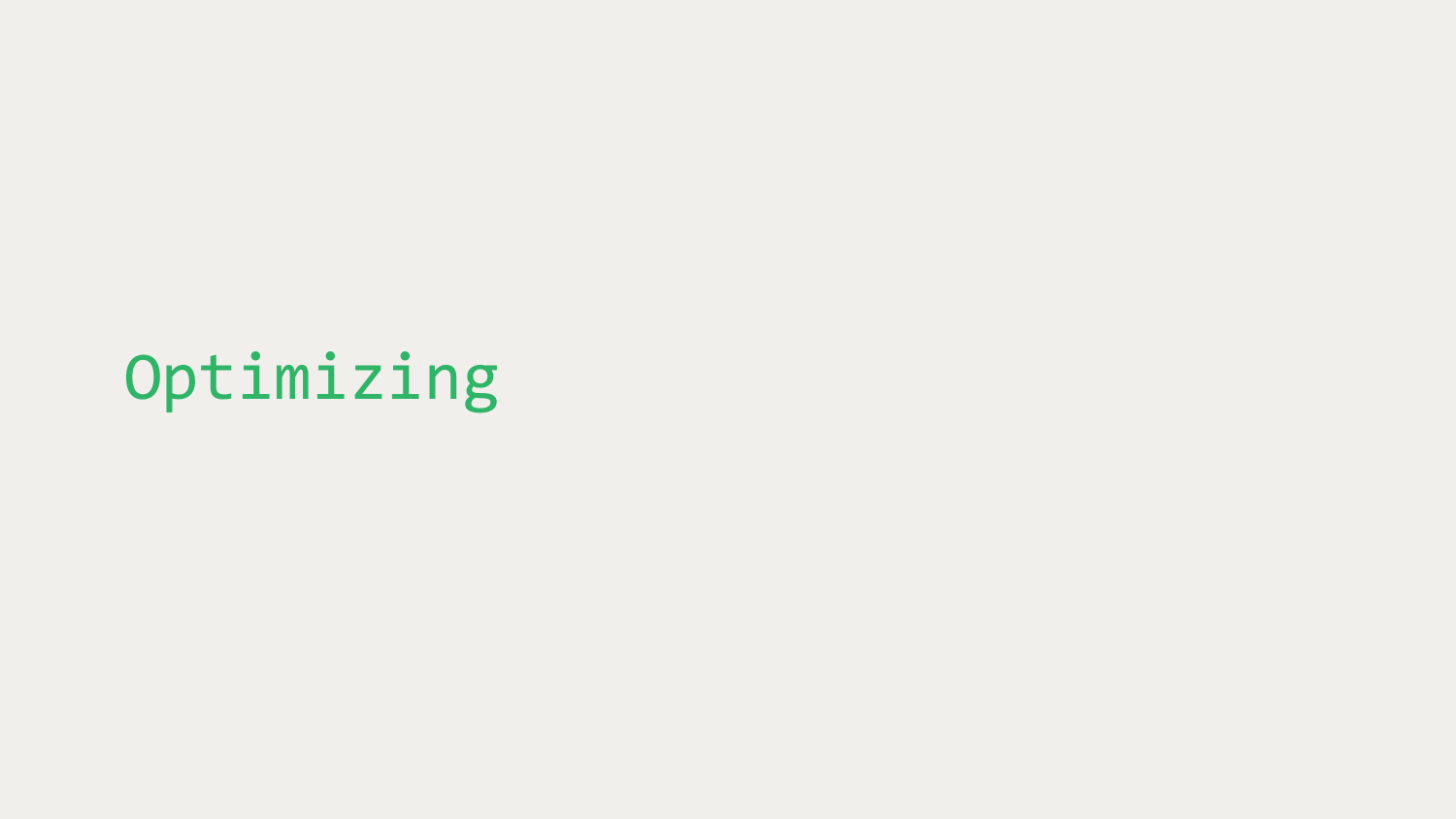#### Domain sharding Nope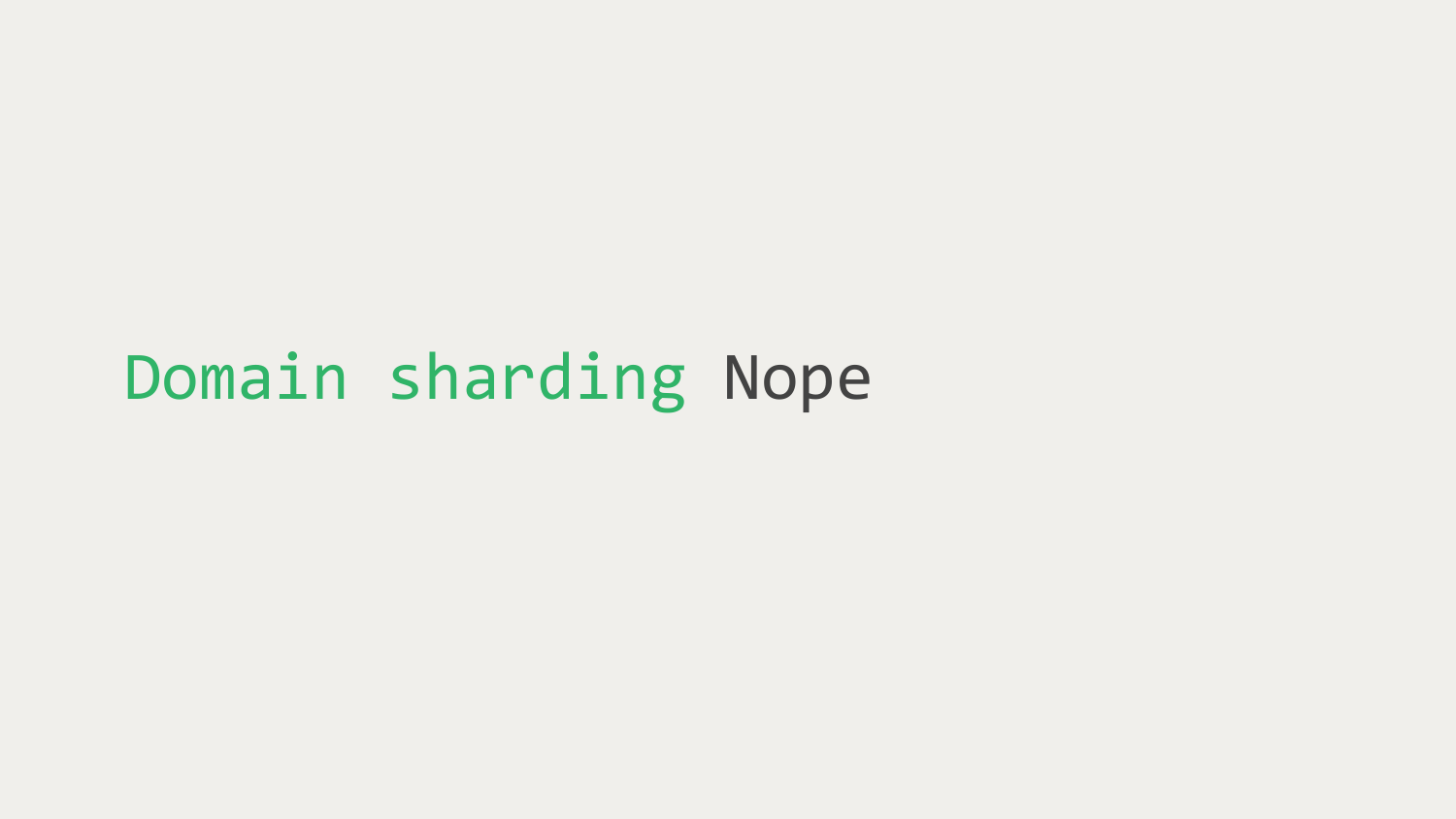#### Sprites Nope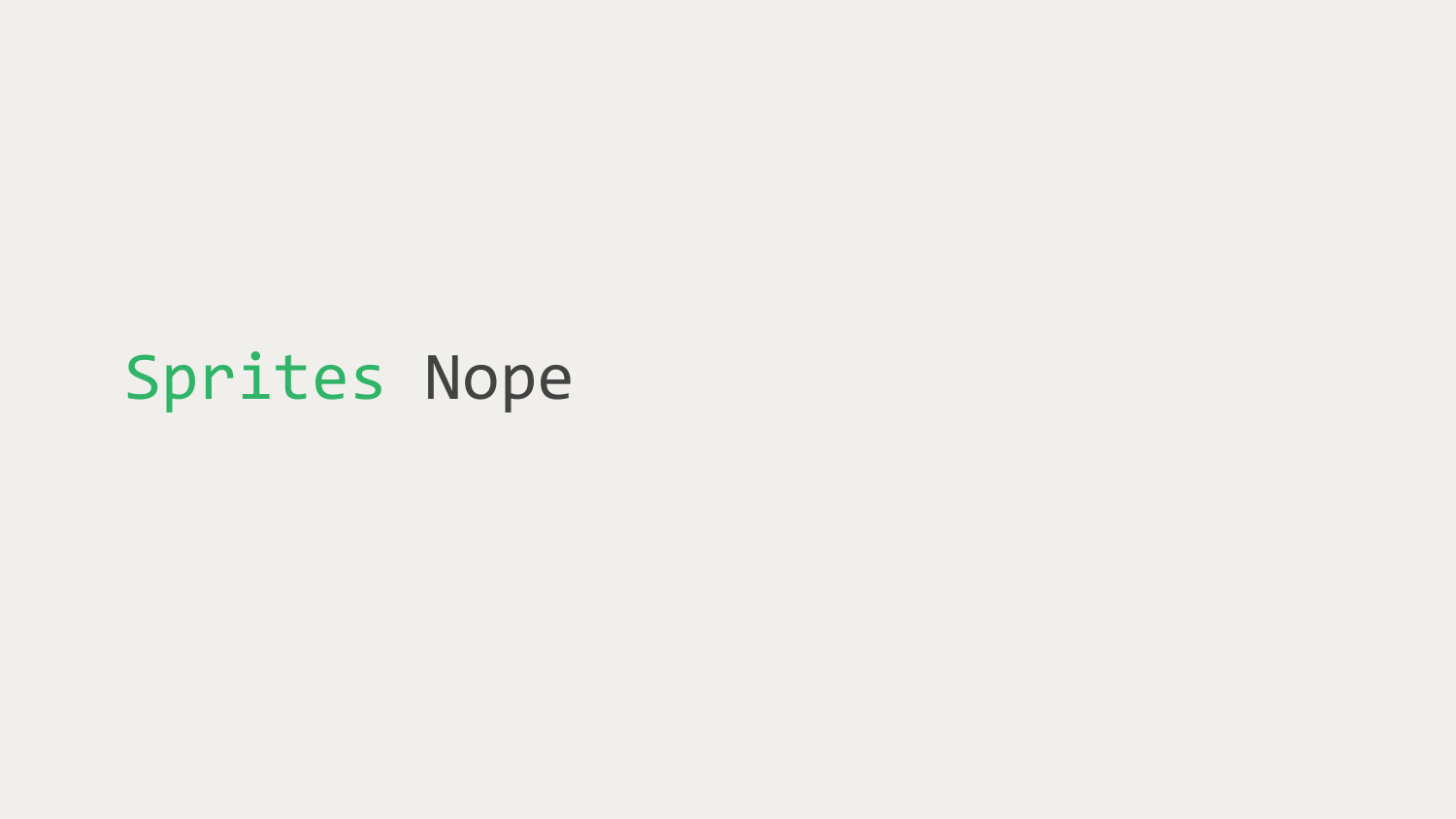Minify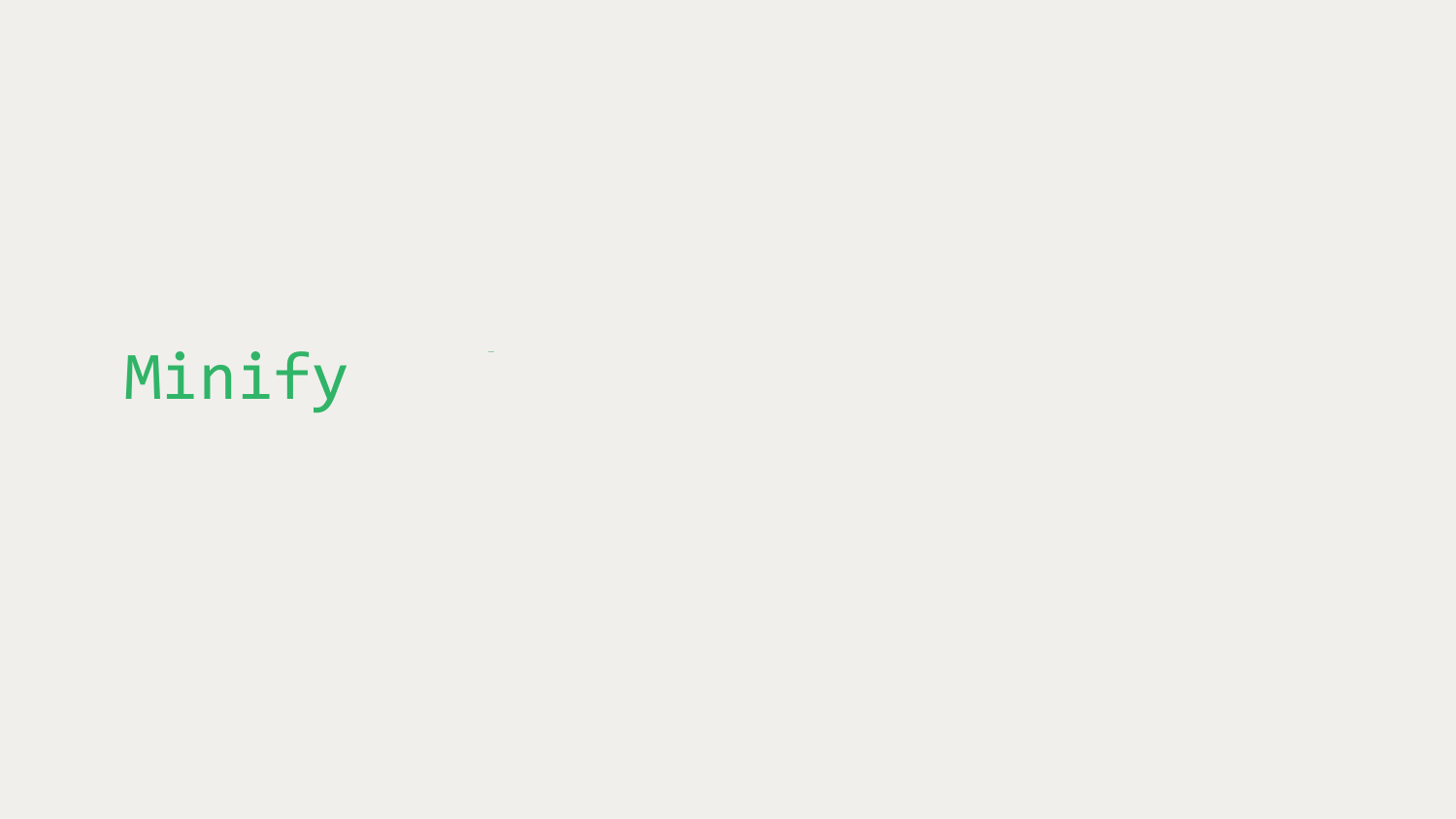#### Server Hint: Prefetching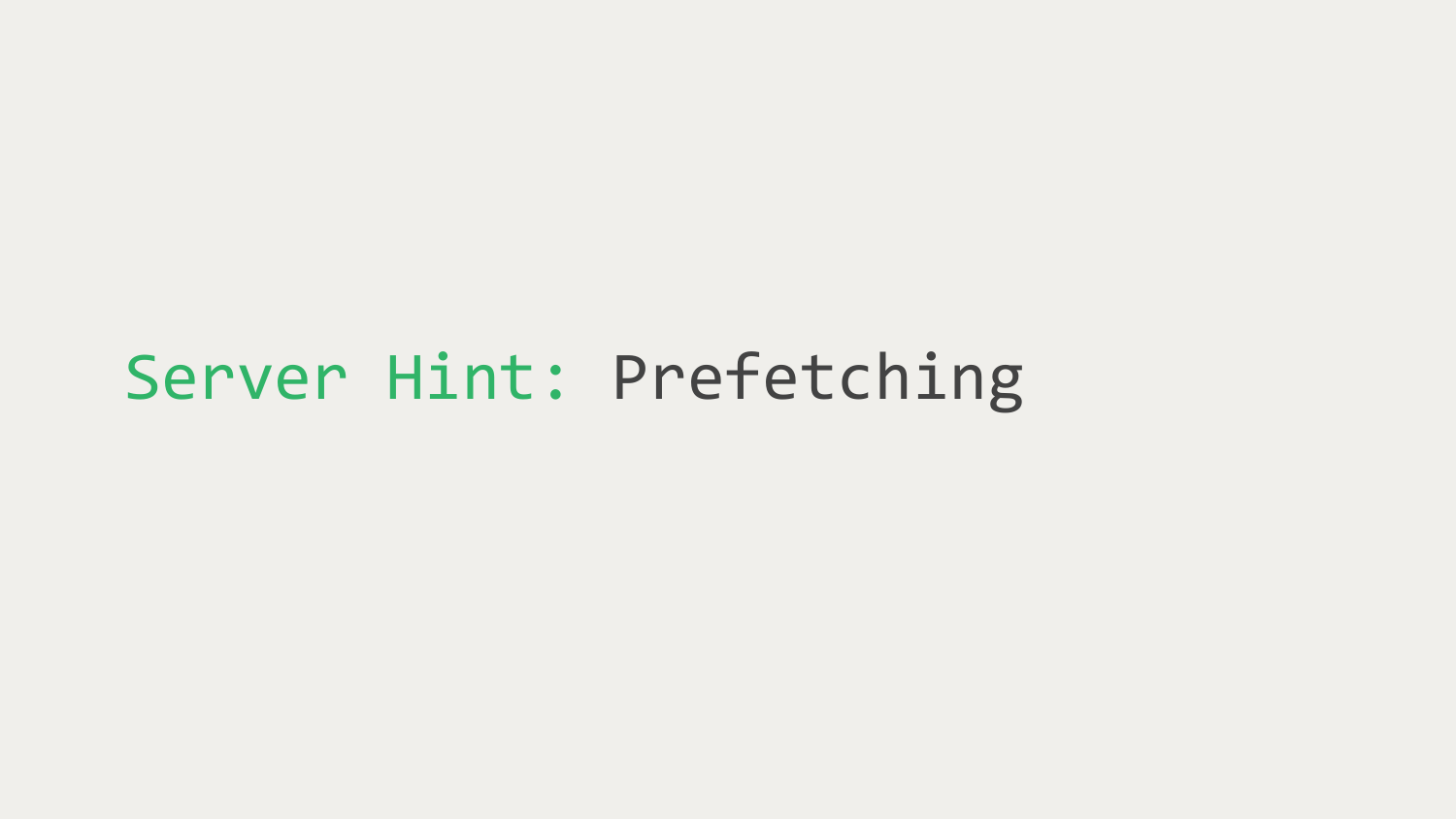#### <link rel="prefetch" href="/assets/app.js">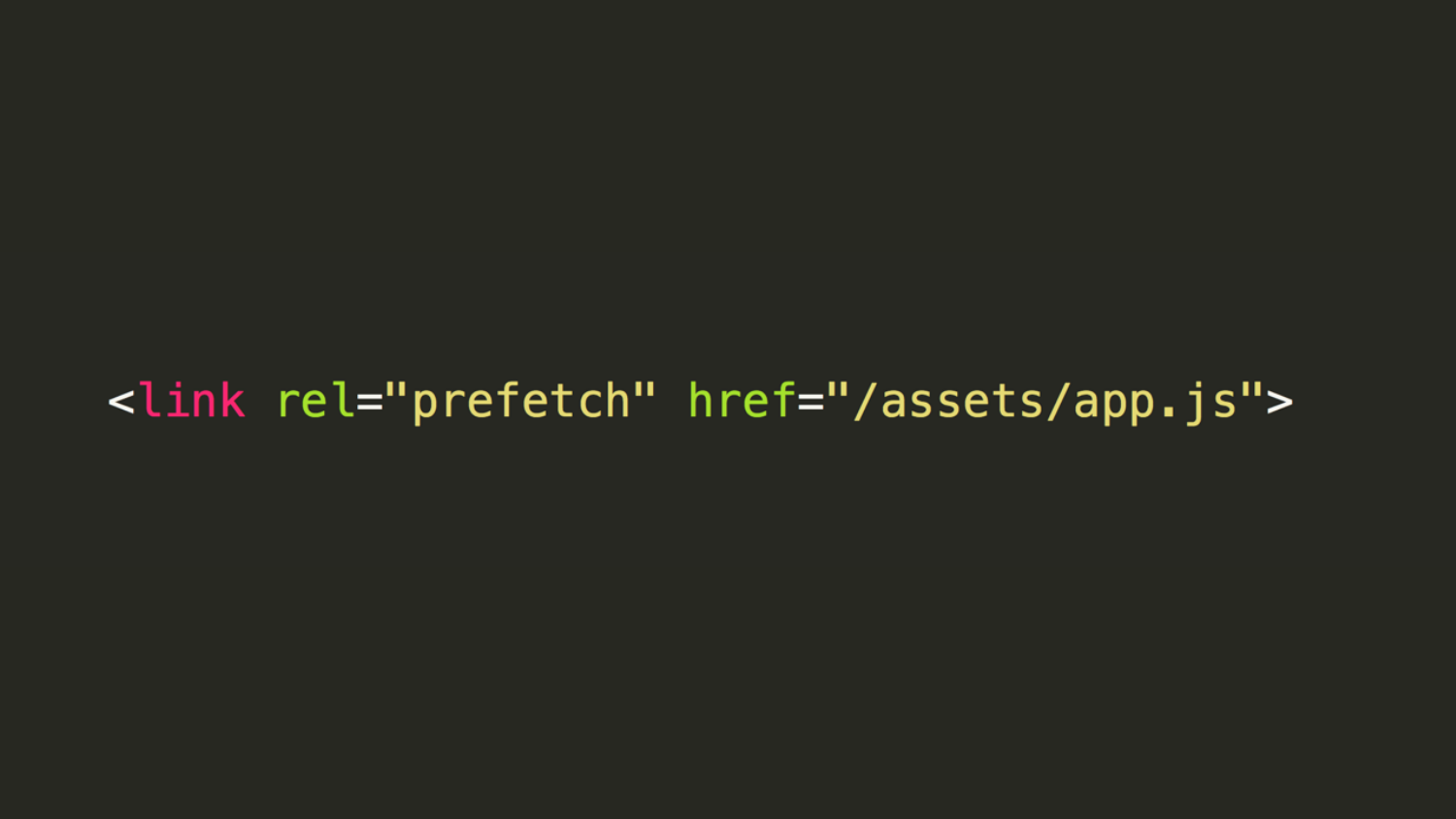| Cache-Control: "max-age=86400, public"       |
|----------------------------------------------|
| <b>Content-Encoding: "gzip"</b>              |
| Content-Type: "text/html"                    |
| Date: "Sat, 18 Apr 2015 06:19:24 GMT"        |
| Etag: "W/"552716da-4c7""                     |
| Last-Modified: "Fri, 10 Apr 2015 00:18:34 GM |
| Link: "; rel=prefetch"                       |
| Server: "h2o/1.1.2-alpha1"                   |
| Strict-Transport-Security: "max-age=315360   |
| Vary: "Accept-Encoding, Accept-Encoding"     |
| X-Firefox-Spdy: "h2-16"                      |

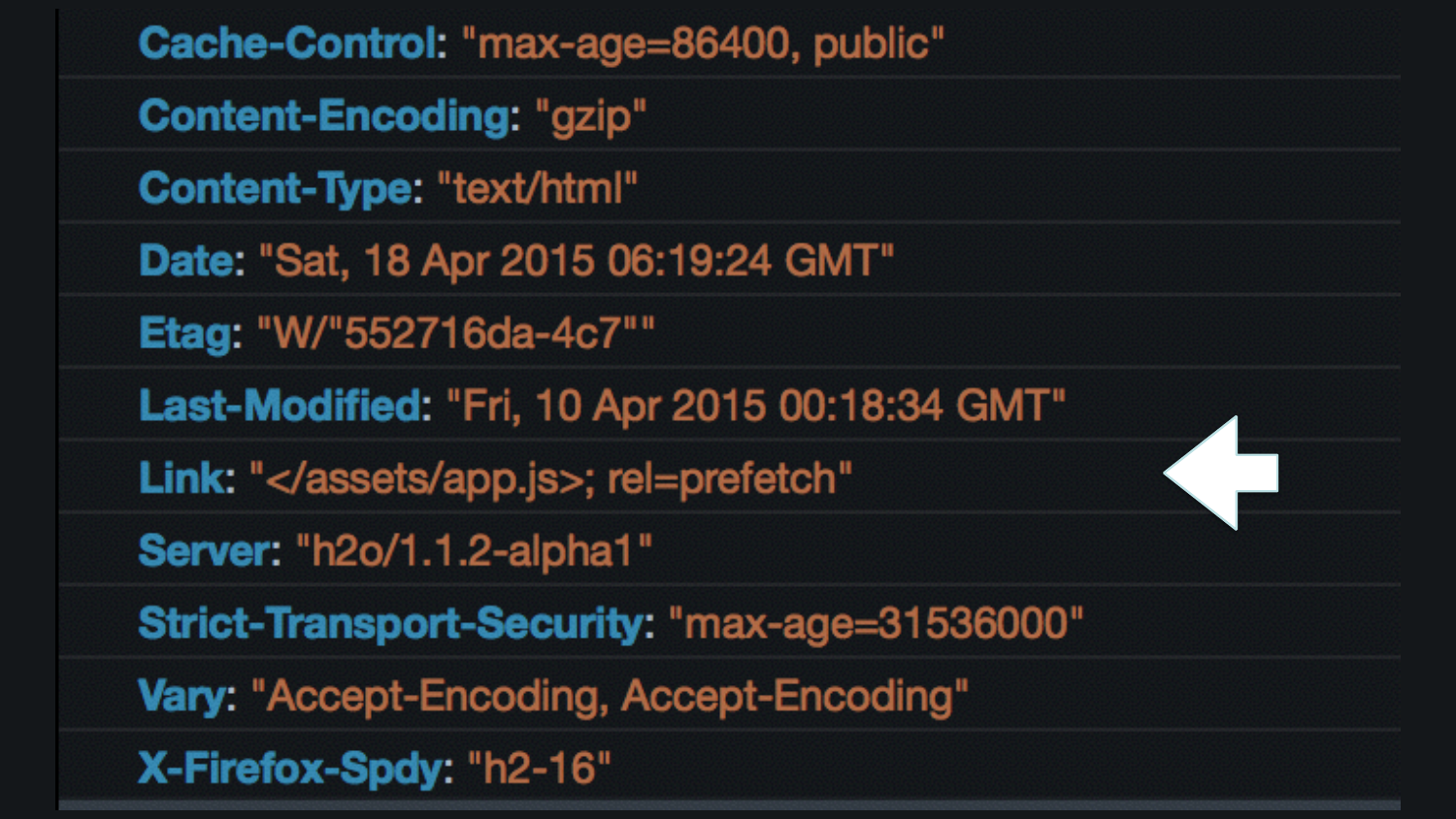| Name<br>Path                   | Method     | <b>Status</b><br>Text | Type      | Initiator                | Size<br>Content        | Time<br>Latency  | Timeline |  |
|--------------------------------|------------|-----------------------|-----------|--------------------------|------------------------|------------------|----------|--|
| wordhou.se<br><b>Base</b><br>≌ | <b>GET</b> | 200<br>OK             | text/html | Other                    | 621B<br>1.2 KB         | 177 ms<br>175 ms |          |  |
| styles.css?f=1<br>/static      | <b>GET</b> | 200<br>ОK             | text/css  | wordhou.se/:12<br>Parser | 102B<br>34B            | 62 ms<br>59 ms   |          |  |
| styles.css?f=2<br>/static      | <b>GET</b> | 200<br>OK             | text/css  | wordhou.se/:13<br>Parser | 60 <sub>B</sub><br>34B | 62 ms<br>61 ms   |          |  |
| styles.css?f=3<br>/static      | <b>GET</b> | 200<br>ОK             | text/css  | wordhou.se/:14<br>Parser | 60B<br>34B             | 67 ms<br>62 ms   |          |  |
| styles.css?f=4<br>/static      | <b>GET</b> | 200<br>OK             | text/css  | wordhou.se/:15<br>Parser | 60 <sub>B</sub><br>34B | 67 ms<br>63 ms   |          |  |
| styles.css?f=5<br>/static      | GET        | 200<br>OK             | text/css  | wordhou.se/:16<br>Parser | 60B<br>34 B            | 67 ms<br>63 ms   |          |  |
| styles.css?f=6<br>/static      | <b>GET</b> | 200<br>OK             | text/css  | wordhou.se/:17<br>Parser | 60 <sub>B</sub><br>34B | 67 ms<br>63 ms   |          |  |
| styles.css?f=7<br>/static      | <b>GET</b> | 200<br>ОΚ             | text/css  | wordhou.se/:18<br>Parser | 60B<br>34B             | 67 ms<br>64 ms   |          |  |
| styles.css?f=8<br>/static      | <b>GET</b> | 200<br>OK             | text/css  | wordhou.se/:19<br>Parser | 60 <sub>B</sub><br>34B | 67 ms<br>64 ms   |          |  |
| styles.css?f=9<br>/static      | <b>GET</b> | 200<br>OK             | text/css  | wordhou.se/:20<br>Parser | 60B<br>34B             | 67 ms<br>66 ms   |          |  |

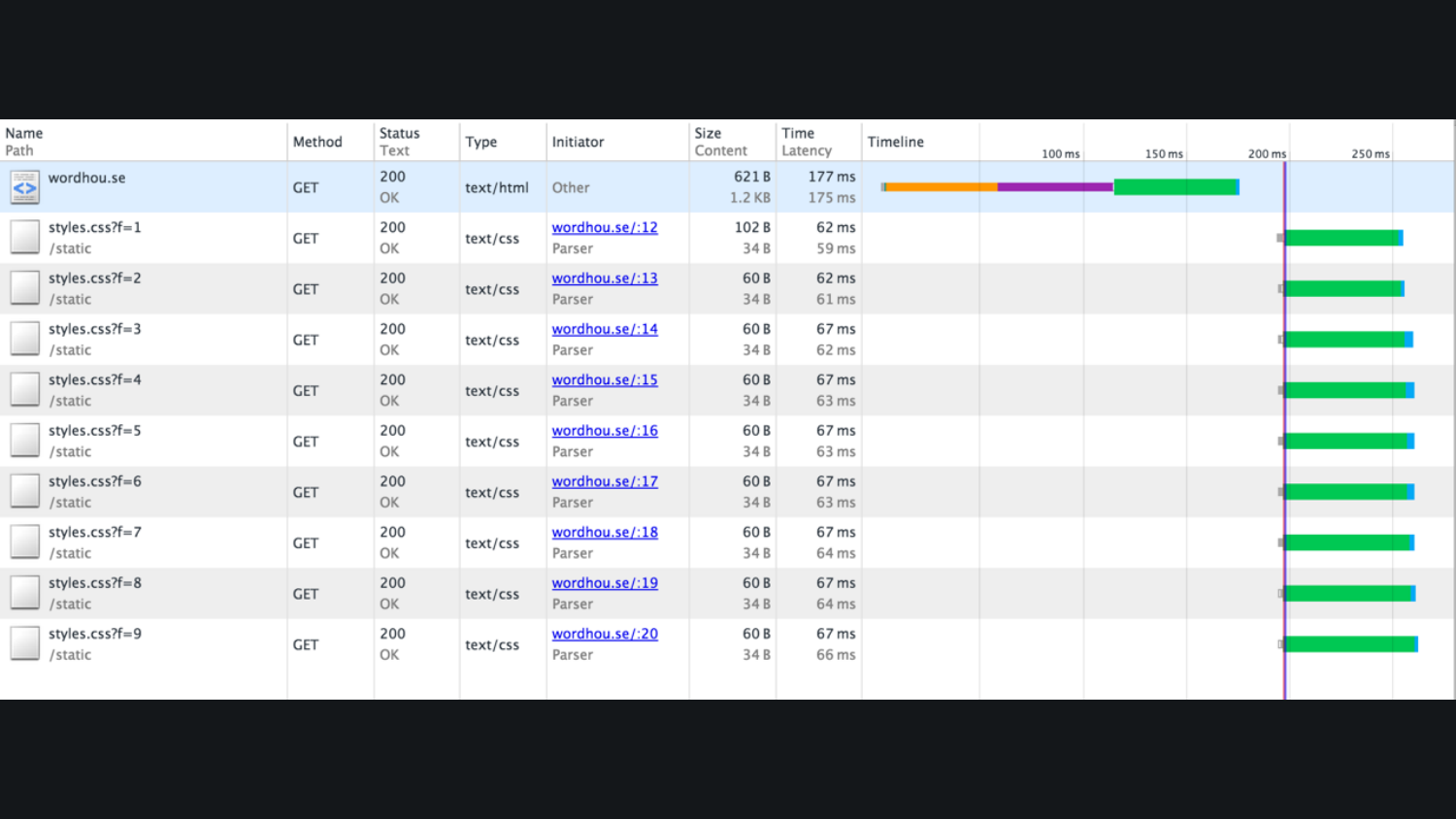Server Push Get what you want, before you know it exists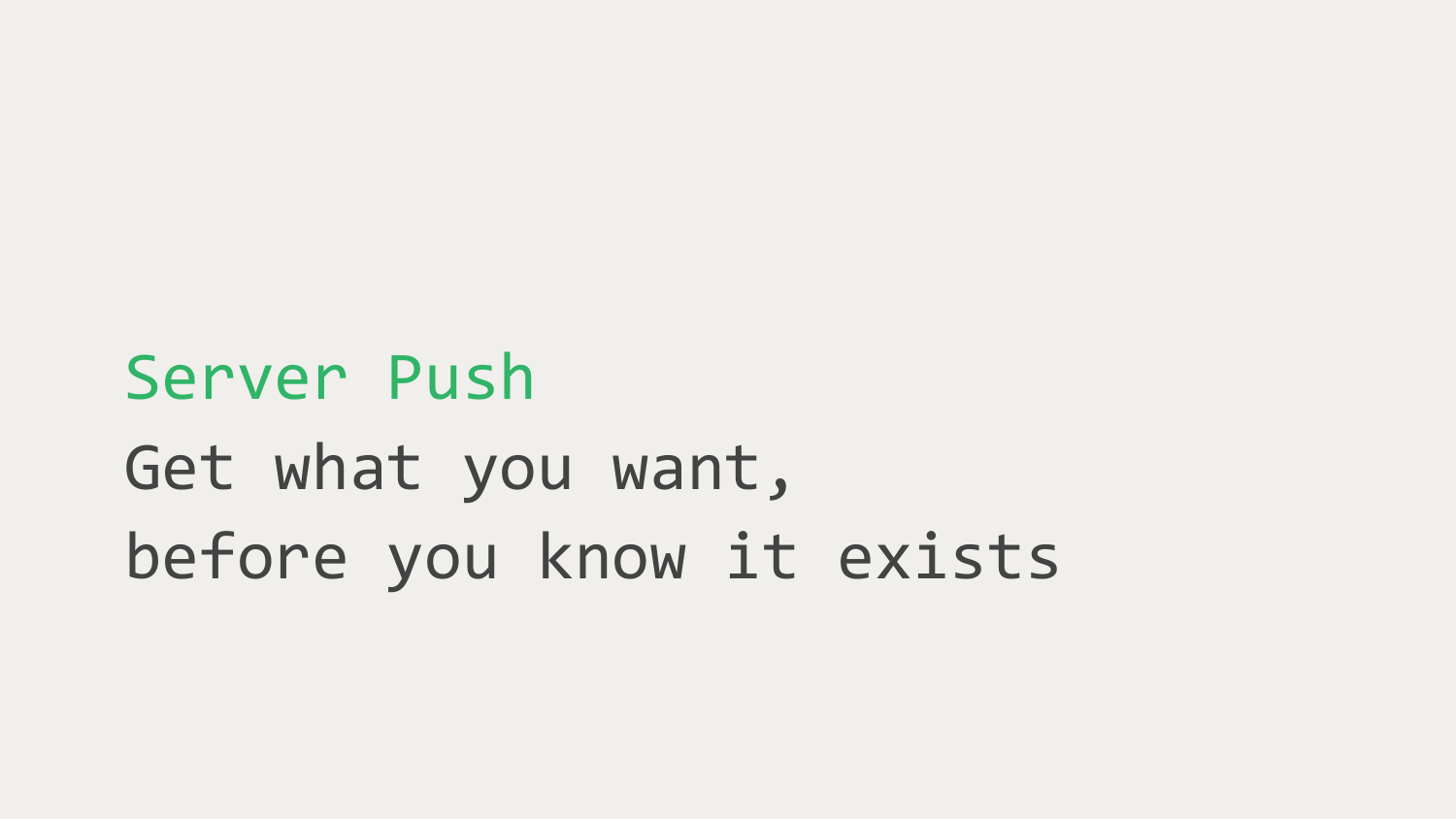Browser Support: Chrome: Yup FireFox: Yup Opera: Yup IE: v11 on Win 10 Safari: Nope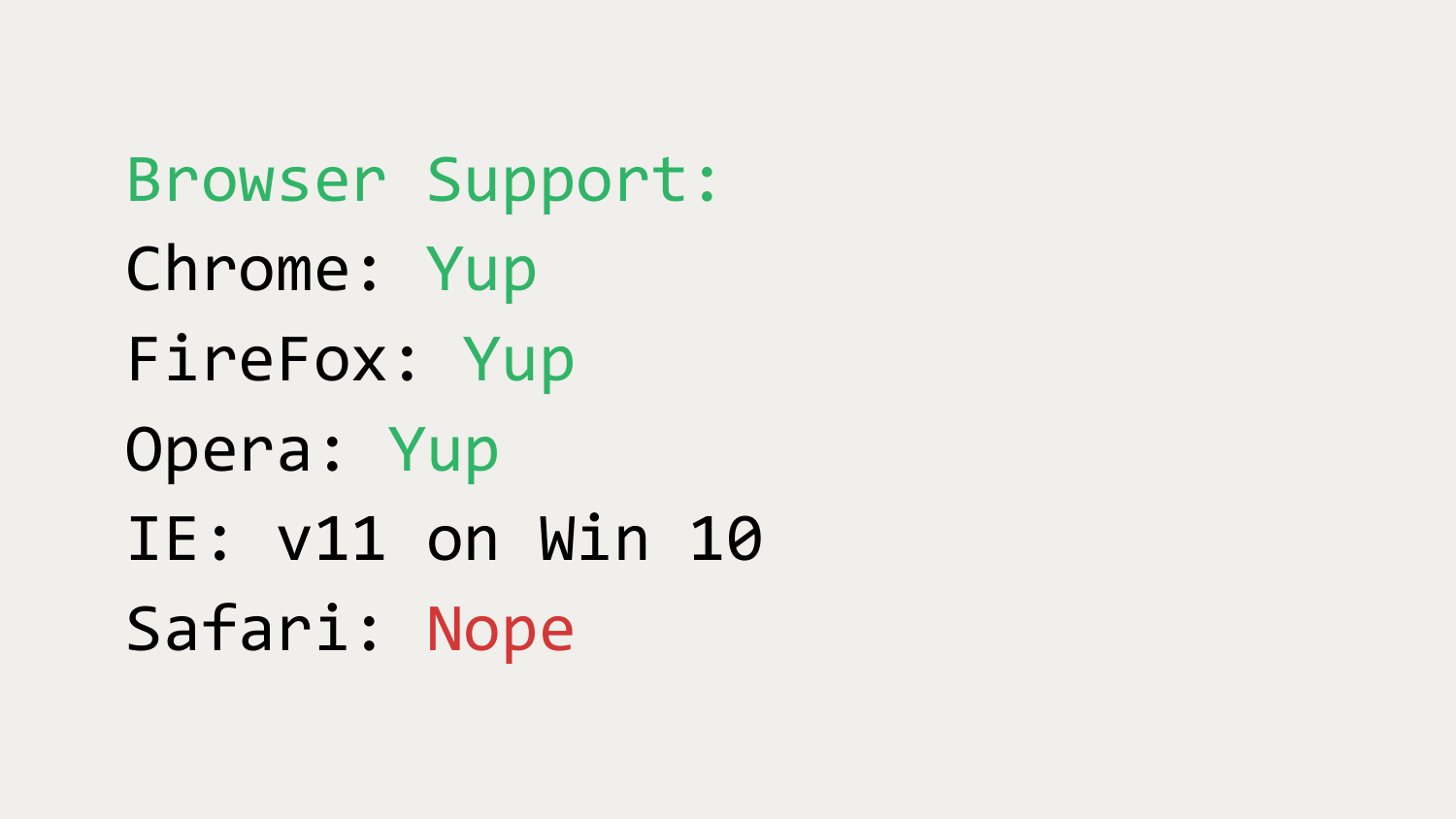### Server Support: Nginx: By end of 2015 Apache: No

Others: h2o, nghttp2